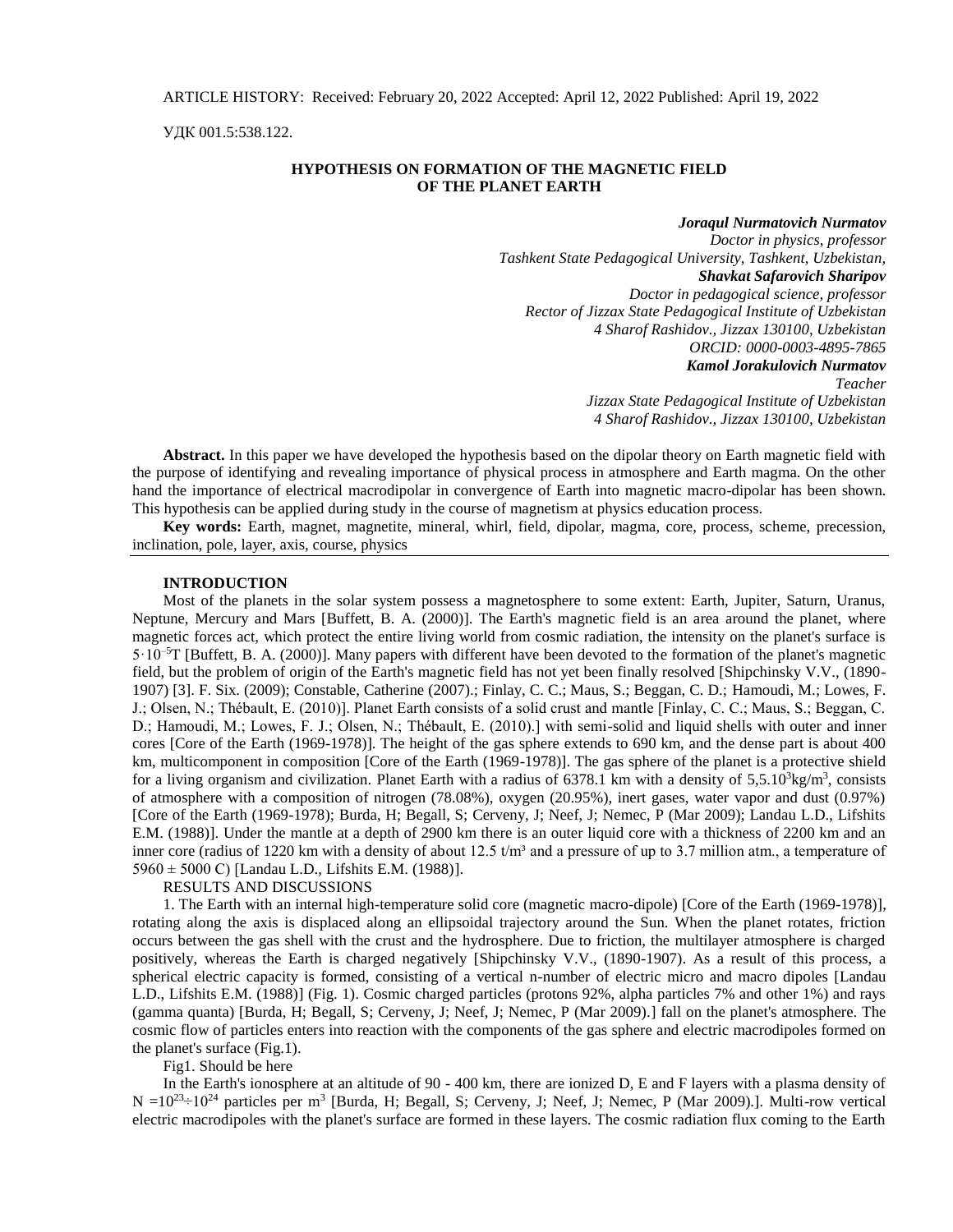from the galaxy and the solar wind consists of almost the same number of negative and positive charged particles that rotate with the planet, mutually form and line up as chains of electric dipoles across the thickness of the atmosphere. A schematic representation of the formation of a magnetic field in the atmosphere of the planet Earth is shown in



The distance between the poles of the chains of the formed electric micro and macrodipoles fluctuate depending on the density of charges in a gaseous medium from several microns to 1.0 m, for example, for a dry atmosphere, 1.0 mm corresponds to a potential  $U \approx 1.0$  kV. With an increase of the charge value between the poles of electric dipoles, annihilation processes with weak discharges occur. Powerful discharges as in the form of lightning with the successive decay of chains of electric dipoles in the atmosphere extend up to 50-150 km. Electric potentials of macrodipoles from the upper layers of 150-200 km to the Earth's surface reach U  $\approx$  400 kV with a current density of  $\approx 10^{-12} A/m^2$ [Shipchinsky V.V., (1890-1907)]. A vast number of macrodipoles rotate as indicated above together with the planet, some of which can decay with annihilation. In the main part of the layered plasma of the planet's gas sphere, a powerful vortex electric field first excites, i.e. a spherical belt is formed around the Earth. Then a powerful vortex electric field is excited around this belt. The last field excites a vortex magnetic field, which is one of the sources of the magnetic field of the planet Earth [F. Six. (2009)] (Fig. 2).



The cosmic flow of particles enters into a reaction with the components of the gas sphere, formed from approximately the same number of negative and positive charged particles. These particles in the atmosphere rotate with the planet and are mutually formed as chains of electric dipoles along the thickness of the planet's gas layer (Fig. 1).

2. It is known that in the initial period of the formation of a rotating Earth under the action of a vortex centripetal force, its crust gradually became denser, compressed under the influence of the gravity of the upper layers of rocks and in the center of the planet the internal pressure (several million bar) and temperature (several thousand degrees) increased [Finlay, C. C.; Maus, S.; Beggan, C. D.; Hamoudi, M.; Lowes, F. J.; Olsen, N.; Thébault, E. (2010)] and a mantle with layered liquid magma was formed. In this process, the high-temperature magma of the Earth was formed,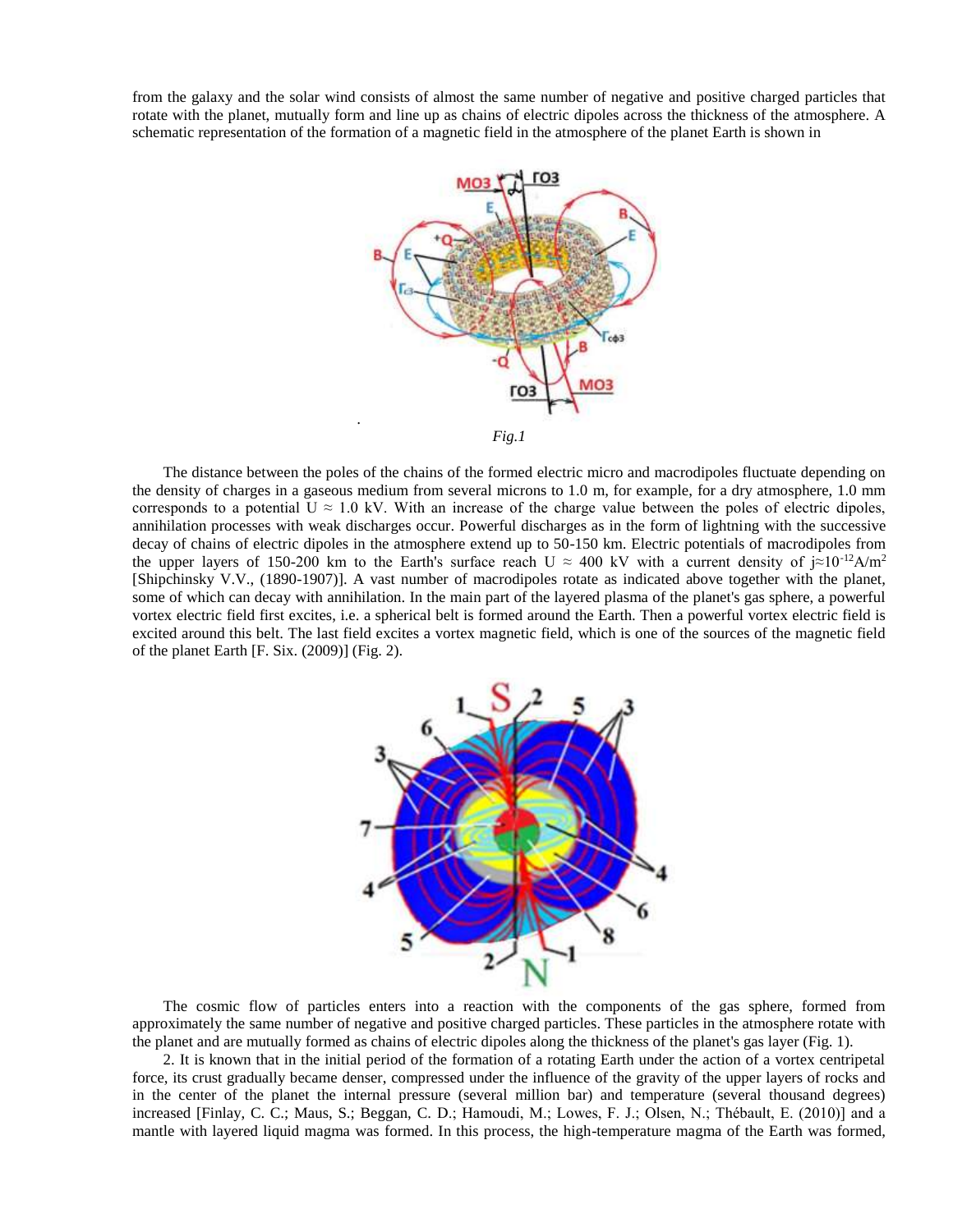consisting of liquid layers and a solid central core (magnetic macrodipole). A component of magma during joint rotation formed charges due to friction between the layers of magma with the core. As a result, chains of electric macrodipoles were formed (Fig. 3), respectively, around the latter, eddy induction currents were excited in the magma layers. Eddy electric and magnetic fields have formed around the induction currents, the latter are also sources of the magnetic field of the planet Earth.



In the initial period of the formation of the Earth, thermonuclear synthesis of hydrogen occurred with formation of light chemical elements, then heavier ones were formed under the influence of high temperature and pressure. Under the action of the force of centripetal vortex motion in completely liquid layers of magma, the process of crystallization of components with iron, nickel, chromium, cobalt, aluminum, titanium, vanadium, magnesium, manganese occursand the mineral magnetite is formed [Finlay, C. C.; Maus, S.; Beggan, C. D.; Hamoudi, M.; Lowes, F. J.; Olsen, N.; Thébault, E. (2010).]. The crystallization process continued for a long time under the influence of high pressure and temperature. In the process, the solid mass, volume and density increased up to  $p=14.3$  g/cm<sup>3</sup> of the magnetic macrodipole [Constable, Catherine (2007)]. In the course of time, physical processes occurred in the center of the magma: as cooling with a crystal-like solidification of the core due to displacement of its thermal energy to the layers of the mantle and the crust of the planet, a large (R>106 m) rotating, interlocking cluster of elements as minerals magnetite was formed, i.e. magnetic macrodipole. The mineral magnetite is one of the powerful internal source of the earth's magnetic field. The magnetic south pole of the macrodipole is directed to the north magnetic pole of the galaxy, for this reason the magnetic and geographic poles of the Earth are oppositely located [Core of the Earth (1969-1978)].

3. A rotating high-temperature solid core - a magnetic macrodipole is a source of a magnetic field that excites induction and eddy currents in layers of liquid magma [Finlay, C. C.; Maus, S.; Beggan, C. D.; Hamoudi, M.; Lowes, F. J.; Olsen, N.; Thébault, E. (2010)]. A rotating solid magnetic macrodipole, part of the resulting induction and eddy currents is converted into thermal energy and heats the magma [Finlay, C. C.; Maus, S.; Beggan, C. D.; Hamoudi, M.; Lowes, F. J.; Olsen, N.; Thébault, E. (2010)]. Part of which is in the layers of massive liquid magma induction and eddy currents (Faraday's and Foucault's laws) [Core of the Earth (1969-1978)]. A powerful vortex magnetic field is formed around these currents, which is one of the powerful internal sources of the magnetic field of the planet Earth. Some of the generated induction and eddy currents are converted into thermal energy and heats the magma. Induction currents generated in magma under the action of a magnetic macrodipole field also excite an additional powerful magnetic field. Due to the coincidence of the frequency of the magnetic fields of induction currents with the field of a magnetic macrodipole (according to the law of resonance), the power of the internal magnetic field of the planet sharply increases. Due to the above reasons, the core of the planet Earth has a powerful internal magnetic field.

The magnetic field of the planet Earth consists of the following field sources:

1. Formed electric macrodipoles in the gas sphere of the planet due to friction with the crust and hydrosphere during the Earth's motion, vortex electric fields are excited around the chain of macrodipoles.

2. The magnetic field of the rotating macrodipole of the solid core of magma - the mineral magnetite, is a powerful internal source of the Earth's magnetic field.

3. Induction eddy currents excited with the vortex field of the magnetic macrodipole in the magma layers and eddy currents formed in the massive liquid layers of the mantle in the outer and inner cores of the planet are powerful internal sources of the Earth's magnetic field.

The magnetic and geographic axes of the planet Earth do not coincide since during rotation the planet experiences a precession phenomenon, thus magma with the solid core of the planet is inclined from the vertical axis at a small angle (11,50) from the geographic axis under the action centrifugal and Coriolis forces. Due to this, the magnetic and geographic axes of the Earth do not coincide. According to the above-described fields, the planet Earth possesses a magnetic field as a Geomagnet.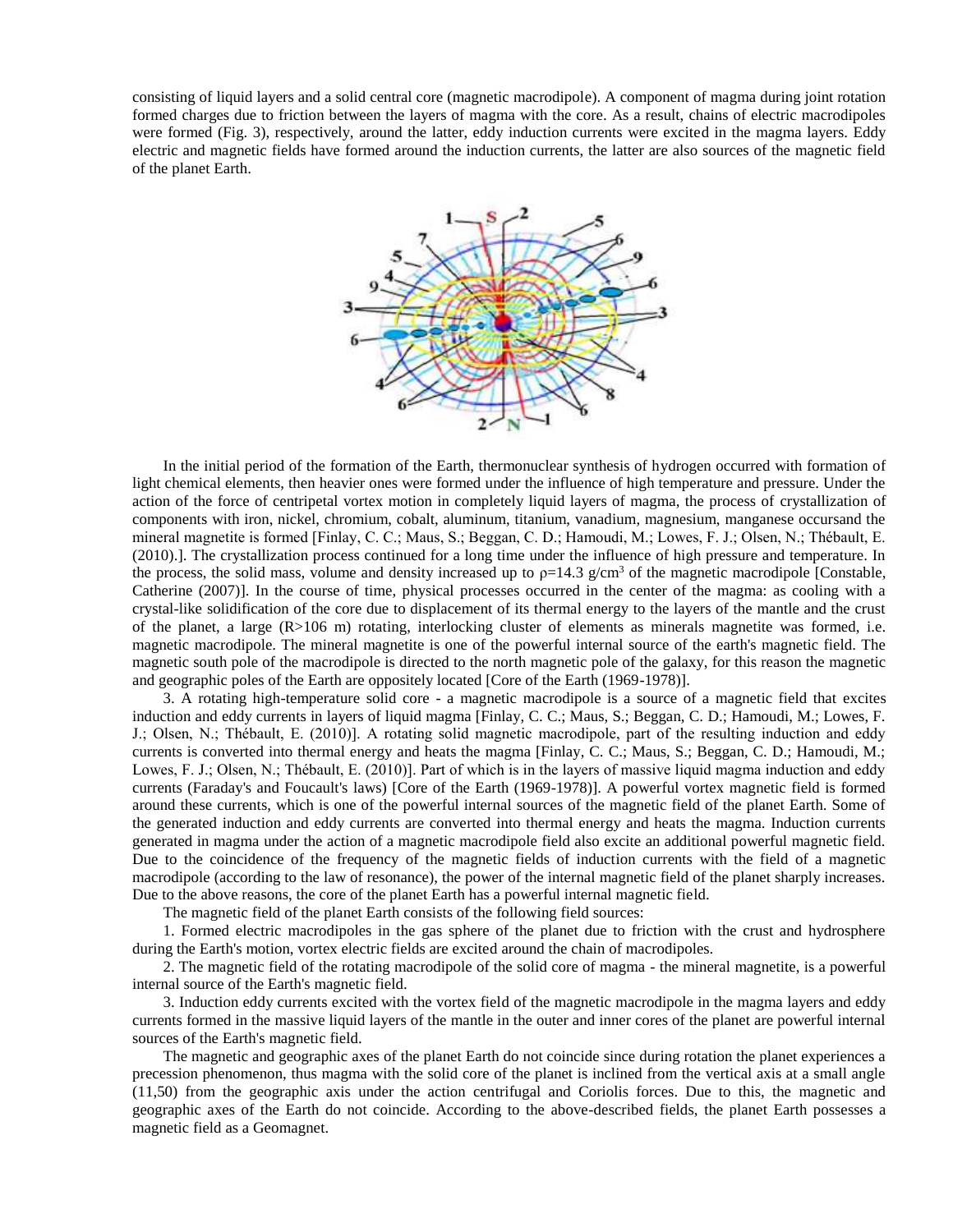*The hypothesis about the formation of the magnetic field of the earth planet can be formulated as*: the hypothesis was theoretically justified on the assumption of the regularity of the formation of the Earth's magnetic field which is based on the formation of an electric macrodipole due to the polarization of various layers of the planet during its rotation and transformation of the generated vortex electric field in a vortex magnetic field, whereasa macrodipole can be formed due to the following processes:

- polarization of the gaseous envelope with the planet's crust and hydrosphere;

- friction between layers of liquid magma and solid core of the Earth;

- different ionization of atmospheric layers differing in density and composition;

- declination of the magnetic axis from the geographic to a small angle under the action of the centrifugal and Coriolis force during the precession of the planet with a rotating gas sphere of the atmosphere and a solid core of magma.

#### **CONCLUSION**

A review of the available scientific and educational literature related to the magnetism of the planet Earth and their analysis revealed that certain physical concepts and definitions of the essence of magnetism are not sufficiently disclosed. Considering this fact, we propose the above hypotheses for the scientists' reasoning.

1. In the physics course, some concepts and definitions of magnetism can be explained in terms of electric dipole theory.

2. Electrical conductivity in an electric circuit is carried out under the action of a potential difference and due to the rotation of spherical proton-electron dipoles in the atoms of a substance.

3. The electrostatic dipole due to vortex rotation along the axis under the action of an external force at the beginning of the process turns into a vortex electric field, then a vortex magnetic field is excited around the latter.

4. As a result of one-sided vortex rotation (spin) of electric dipoles in the atoms of a substance consisting of protonelectron pairs, eddy currents are formed, which excite a vortex magnetic field around themselves, these substances due to this process have a magnetic property, from which permanent magnets are formed.

### CONFLICT OF INTEREST

The authors are claimed that there is absent the potential or clear of conflict interests.

### **LIST OF REFERENCES:**

Buffett, B. A. (2000). "Earth's Core and the Geodynamo". Science. 288 (5473), pp. 2007–2012. [https://doi:10.1126/science.288.5473.2007. PMID 10856207.](https://doi:10.1126/science.288.5473.2007.%20PMID%2010856207)

Shipchinsky V.V., (1890-1907) Atmospheric Electricity, Brockhaus and Efron Encyclopedic Dictionary: - St. Petersburg.

F. Six. (2009) «Solar wind would singe our atmosphere if not for our magnetic field». NASA Space Plasma Physics Branch Pages. Pp. 281–304.

Constable, Catherine (2007). "Dipole Moment Variation". In Gubbins, David; Herrero-Bervera, Emilio (eds.). Encyclopedia of Geomagnetism and Paleomagnetism. Springer-Verlag. pp. 159–161. [https://doi:10.1007/978-1-4020-](https://doi:10.1007/978-1-4020-4423-6_67.%20ISBN%20978-1-4020-3992-8) [4423-6\\_67. ISBN 978-1-4020-3992-8.](https://doi:10.1007/978-1-4020-4423-6_67.%20ISBN%20978-1-4020-3992-8)

Finlay, C. C.; Maus, S.; Beggan, C. D.; Hamoudi, M.; Lowes, F. J.; Olsen, N.; Thébault, E. (2010). "Evaluation of candidate geomagnetic field models for IGRF-11" (PDF). Earth, Planets and Space. 62 (10): pp. 787–804. [https://doi:10.5047/eps.2010.11.005. S2CID 530534.](https://doi:10.5047/eps.2010.11.005.%20S2CID%20530534)

Core of the Earth. (1969-1978) Large soviet encyclopedy. V.30, Chief editor A. M. Prokhorov. Moscow.

Burda, H; Begall, S; Cerveny, J; Neef, J; Nemec, P (Mar 2009). "Extremely low-frequency electromagnetic fields disrupt magnetic alignment of ruminants.". Proceedings of the National Academy of Sciences of the United States of America 106 (14), pp. 5708–13. [https://doi:10.1073/pnas.0811194106. PMID 19299504.](https://doi:10.1073/pnas.0811194106.%20PMID%2019299504)

Landau L.D., Lifshits E.M. (1988.) Electric and magnetic dipoles. "Field theory".- 7th edition, Nauka. pp. 503-512.

Fig.1. Schematic diagram of the location of the magnetic and geographic axes of the planet Earth and resulted vortex electric and magnetic fields in the atmosphere: B and  $E$  - magnetic and electric fields;  $+ Q$  and  $-Q$  are positive and negative charges in electric dipoles; α-angle between MOZ and GOZ; MOZ and GOZ - magnetic and geographic axes of the Earth.

Fig.2. Schematic diagram of the magnetic field of the macrodipole of its vortex electric and magnetic fields in the magma of the planets: 1 and 2 - magnetic and geographic axes of the Earth; 3 and 4-magnetic and electric fields in the core and magma of the Earth; 5-mantle of the Earth; 6-liquid magma; 7 and 8 - poles of a magnetic macrodipole; S and N - the poles of the planet Earth.

*Fig.3*. Schematic diagramof the location of the chain of electric dipoles in height in the atmosphere of the planet and magma of the Earth's core and formed vortex electric and magnetic fields around the magnetic macrodipole: 1 and 2-magnetic and geographic axes of the planet Earth; 3 and 4 - vortex electric and magnetic fields of the macrodipole; 5